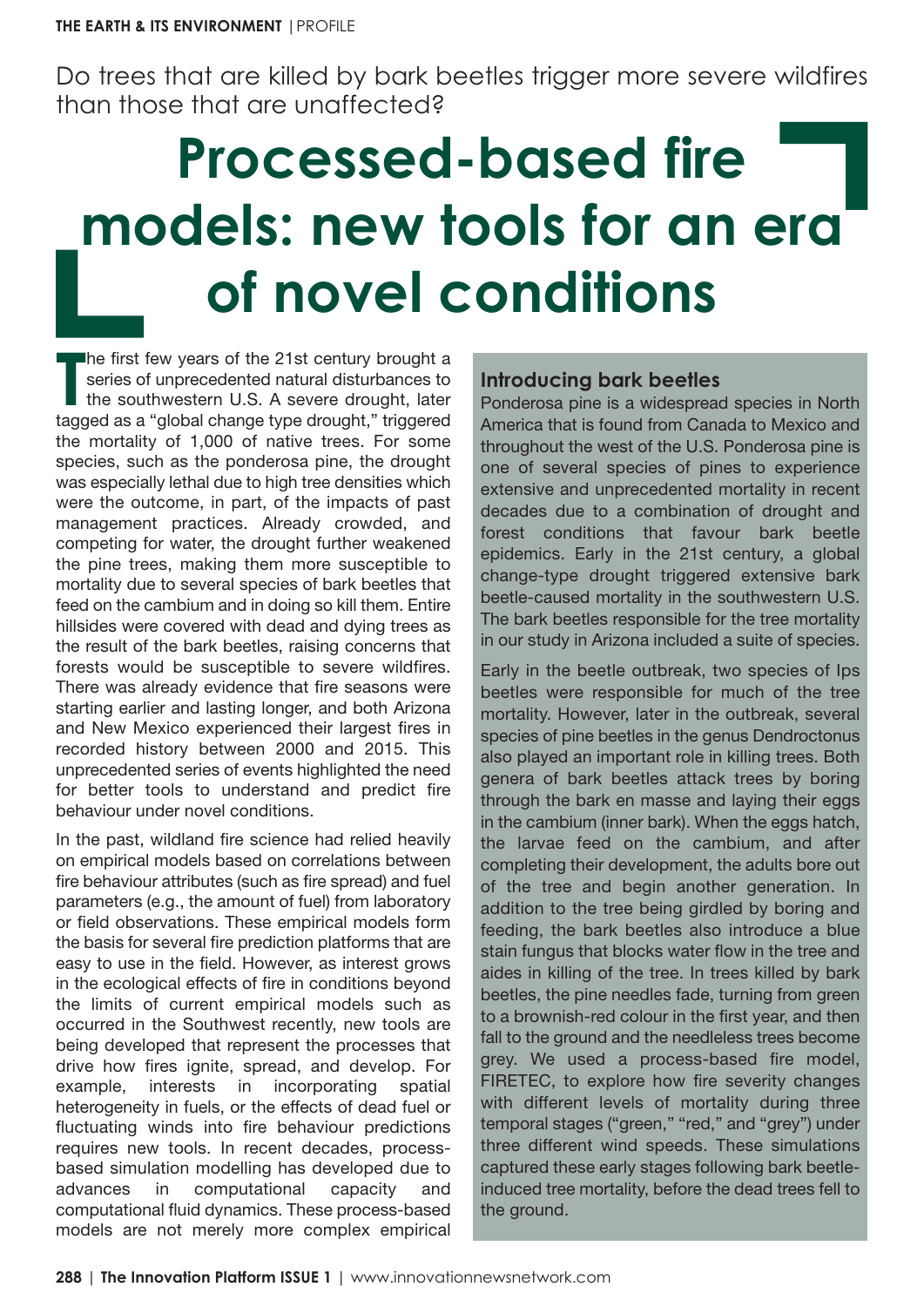



**We conducted a virtual experiment using a process-based fire model, FIRETEC, to detangle the mechanisms thought to control fire severity in forests attacked by bark beetles. This pair of simulations, stopped at 400 seconds after ignition in a low wind speed scenario show that the fire burns more severely in the "red" stage when dead needles remain on branches (top) than in the "grey" stage when the dead needles have fallen to the ground (bottom)**

models, but rather are designed to mimic the mechanistic behaviour of fire by representing the controlling processes and their interactions with each other and the environment.

The development of process-based fire models has created opportunities for researchers to capture complexity in the types of questions they can ask as well as the way that they can address their questions—from understanding basic fire phenomenology to applied work that addresses managers' questions about how forest treatments might alter fire behaviour. These models also provide a new type of platform in which to study wildland fire behaviour. That is, they can be used to conduct experiments that simply could not be conducted in the real world because they are impossible, too costly, or too risky. We highlight below the application of a process-based fire model for conducting a virtual experiment to explore the interaction of two natural disturbances, bark beetle-caused mortality and fire.

### **Fires following bark beetles**

Let's return to the question of whether dead and dying trees killed by bark beetles might trigger more severe wildfires than might burn in a green forest unimpacted by bark beetles. A decade or more of studies and countless media reports have reported conflicting assessments as to whether bark beetlecaused tree mortality leads to more severe wildfires. It turns out that the severity of a fire following bark beetle-caused mortality may depend upon several factors, including the forest type, time since the tree mortality, amount of mortality, and weather conditions during the fire.

Yet, studying how a fire might behave following bark beetle-induced tree mortality is fraught with difficulties. In natural forests, it is virtually impossible to find identical plots with the same level and recency of mortality that burned under the same weather conditions. Moreover, the currently available empirical models cannot account for spatial heterogeneity in fuels, fuel moisture of dead pine needles, varying and fluctuating winds, nor the interactions between the fire, fuels, and wind. This is where simulations based on field data using process-based fire behaviour models can provide valuable insights.

Our recent paper (Sieg et al. 2017) demonstrates the use of a three-dimensional process-based model, HIGRAD/FIRETEC, to simulate fire behaviour in fuel beds representative of field plots in ponderosa pine forests in Arizona, USA. The process first involved building a virtual forest to input into the model. Very detailed, spatially explicit data is needed to build this virtual forest. The goal is to characterise the fuel biomass in each ~2- by 2-m cube. This virtual forest was based on field data we collected in 60 field plots where we took detailed measurements. Creating a spatially explicit input file allowed us to both represent the natural variability inherent in forests and to have identical starting conditions for our virtual experiment. In addition to controlling for initial forest conditions, we then altered other factors that are known or thought to contribute to varying fire severity following bark beetle-induced tree mortality. Specifically, we were interested in how fire severity, measured by how much live canopy fuel survived the fire, varied by the stage and amount of mortality under varying wind conditions.

## **Virtual burns: searching for reasons behind fire severity**

We modelled the early stages of bark beetle mortality, including the "red" stage (in the first year or so after mortality, when the needles turn red but stay on the tree), and the "grey" stage (when the needles fall to the ground, but before the trees fall over). To simulate different levels of bark beetlecaused mortality, we randomly selected to "kill" 20%, 58%, or all the ponderosa pine trees, which represented the range and mean of mortality we observed in the field. For "red" stage simulations, trees retained their entire canopy biomass, but we reduced canopy fuel moisture to 15% (based on published data). For "grey" simulations, dead needles were removed from the tree biomass and added to the surface fuels. Since we were interested in how fire severity differed relative to live forests, our simulations all included a comparison to fires burning in no mortality settings ("green"). We then virtually burned each of these scenarios under three wind speeds. Implementing an experiment like this in the real world would be virtually impossible.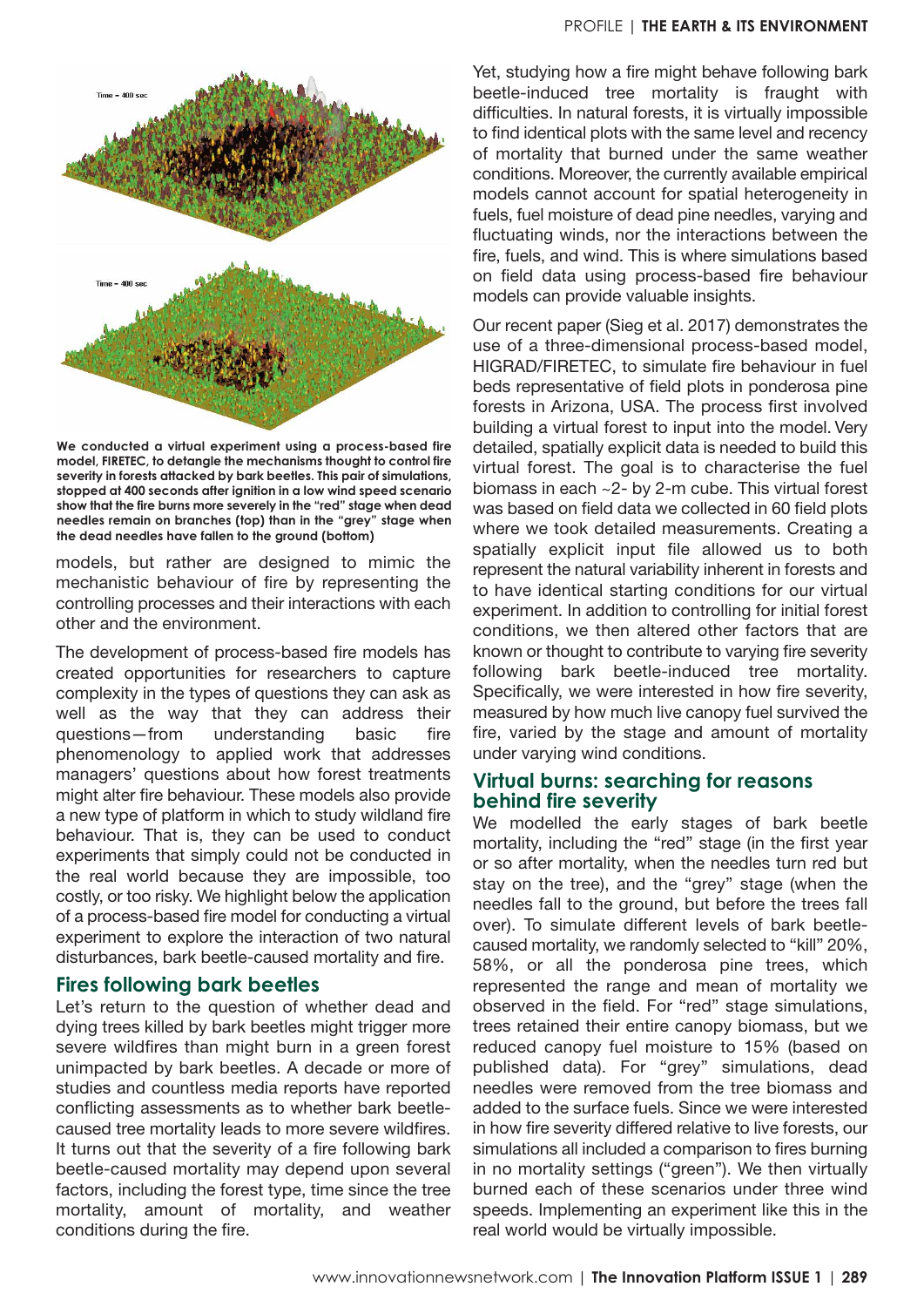

**When bark beetles kill ponderosa pine trees, the needles first turn brownish-red in what is referred to as the "red" stage. Simulations indicate that fires generally burn more severely during the brief "red" stage than in the "grey" stage when needles fall to the ground**

These virtual burns allowed us to disentangle the various factors that influence fire severity following bark beetle-induced tree mortality. We found that the stage of the bark beetle mortality was a key driver of fire severity. Our virtual burns revealed that fires burned more severely during the "red" stage compared to fires that burned in green forest conditions. However, the influence of mortality in the "red" stage on fire severity was most profound under low wind conditions, and almost non-existent under high wind conditions. For example, live canopy loss following fires burning under low wind speeds in the "red" stage with 58% pine mortality was 53% higher than fires burning in green forests. In contrast, for fires burning under high wind speeds, the fire severity in the red stage was nearly identical to severity in the green stage.

Yet, unlike "red" stage results, the transition to the "grey" stage revealed a general dampening of fire severity across most levels of mortality and wind speeds compared to post-fire severity in the green stage. That is, our simulations during the "grey" phase suggested that bark beetle-induced mortality decreased fire severity by eight to 34% compared to fires in green stands. We attributed this general dampening of fire severity in the "grey" stage to the loss of canopy biomass when the needles fell to the ground. However, the simulations revealed an exception to the general dampening effect of bark beetle-induced mortality in the "grey" stage. For fires burning under low wind speeds in forests with only 20% mortality in the "grey" stage, fires may burn more severely than green stage fires. We attributed these unexpected results to both the decline in canopy fuels, which allows greater wind penetration that invigorates the fire, and to the slight increase in surface fuels, which enhanced the surface fire. Collectively, these simulation results suggest that in the initial stages of mortality following a bark beetle attack, especially under low wind speeds, fires may burn more severely when red needles are present, but then usually burn less severely than fires in live forests as the dead needles fall to the ground.

The design of our experiment that controlled for initial conditions and incorporated a range of three factors thought to control fire severity following bark beetle mortality helps explain seemingly contrasting results among previous studies. Our work demonstrates the complex influences of bark beetle-caused mortality on the severity of